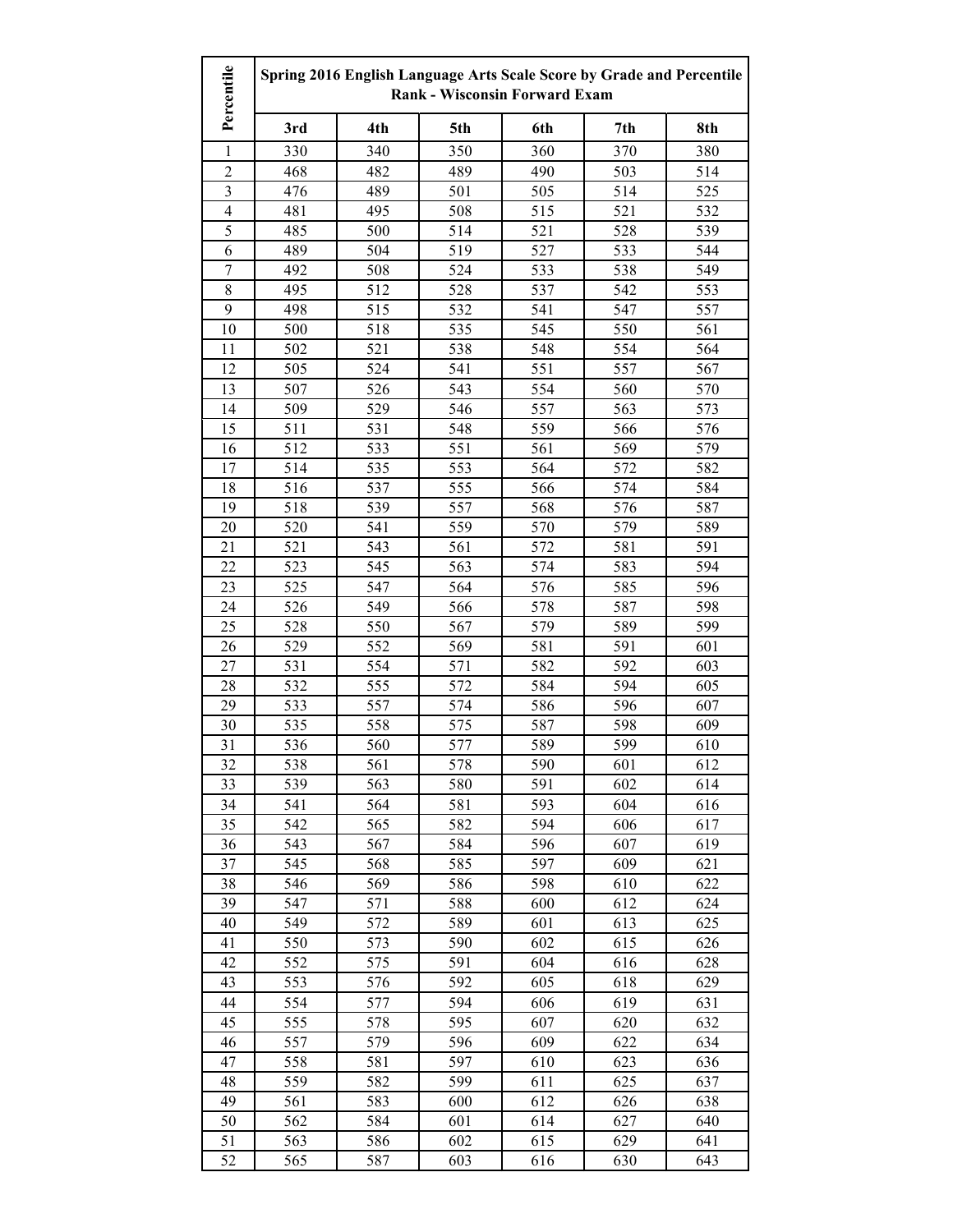| Percentile | Spring 2016 English Language Arts Scale Score by Grade and Percentile<br><b>Rank - Wisconsin Forward Exam</b> |     |     |     |     |     |
|------------|---------------------------------------------------------------------------------------------------------------|-----|-----|-----|-----|-----|
|            | 3rd                                                                                                           | 4th | 5th | 6th | 7th | 8th |
| 53         | 566                                                                                                           | 588 | 605 | 617 | 631 | 644 |
| 54         | 567                                                                                                           | 589 | 606 | 618 | 633 | 646 |
| 55         | 568                                                                                                           | 590 | 607 | 620 | 634 | 647 |
| 56         | 570                                                                                                           | 592 | 608 | 621 | 635 | 649 |
| 57         | 571                                                                                                           | 593 | 610 | 622 | 637 | 650 |
| 58         | 572                                                                                                           | 594 | 611 | 623 | 638 | 652 |
| 59         | 573                                                                                                           | 595 | 612 | 624 | 640 | 653 |
| 60         | 575                                                                                                           | 597 | 613 | 626 | 641 | 654 |
| 61         | 576                                                                                                           | 598 | 615 | 627 | 642 | 656 |
| 62         | 577                                                                                                           | 599 | 616 | 628 | 643 | 657 |
| 63         | 579                                                                                                           | 600 | 617 | 629 | 645 | 659 |
| 64         | 580                                                                                                           | 601 | 618 | 630 | 646 | 660 |
| 65         | 581                                                                                                           | 603 | 620 | 632 | 647 | 662 |
| 66         | 582                                                                                                           | 604 | 621 | 633 | 649 | 663 |
| 67         | 584                                                                                                           | 605 | 622 | 634 | 650 | 665 |
| 68         | 585                                                                                                           | 607 | 624 | 636 | 652 | 666 |
| 69         | 586                                                                                                           | 608 | 625 | 637 | 653 | 668 |
| 70         | 588                                                                                                           | 609 | 626 | 638 | 655 | 669 |
| 71         | 589                                                                                                           | 611 | 628 | 640 | 656 | 671 |
| 72         | 590                                                                                                           | 612 | 629 | 641 | 657 | 672 |
| 73         | 592                                                                                                           | 614 | 630 | 643 | 659 | 674 |
| 74         | 593                                                                                                           | 615 | 632 | 644 | 660 | 676 |
| 75         | 595                                                                                                           | 617 | 633 | 645 | 662 | 677 |
| 76         | 596                                                                                                           | 618 | 635 | 647 | 663 | 679 |
| 77         | 598                                                                                                           | 620 | 636 | 648 | 665 | 681 |
| 78         | 599                                                                                                           | 621 | 638 | 650 | 666 | 682 |
| 79         | 601                                                                                                           | 623 | 640 | 651 | 668 | 684 |
| 80         | 602                                                                                                           | 624 | 641 | 653 | 670 | 686 |
| 81         | 604                                                                                                           | 626 | 643 | 654 | 671 | 688 |
| 82         | 605                                                                                                           | 628 | 645 | 656 | 673 | 690 |
| 83         | 607                                                                                                           | 630 | 647 | 658 | 675 | 692 |
| 84         | 609                                                                                                           | 631 | 649 | 660 | 677 | 694 |
| 85         | 610                                                                                                           | 633 | 651 | 662 | 679 | 696 |
| 86         | 612                                                                                                           | 635 | 653 | 664 | 681 | 698 |
| 87         | 614                                                                                                           | 638 | 655 | 666 | 683 | 701 |
| 88         | 616                                                                                                           | 640 | 657 | 668 | 685 | 703 |
| 89         | 618                                                                                                           | 642 | 660 | 670 | 687 | 705 |
| 90         | 621                                                                                                           | 645 | 663 | 673 | 690 | 708 |
| 91         | 623                                                                                                           | 648 | 666 | 676 | 693 | 711 |
| 92         | 626                                                                                                           | 651 | 669 | 678 | 696 | 714 |
| 93         | 629                                                                                                           | 654 | 672 | 682 | 699 | 717 |
| 94         | 632                                                                                                           | 658 | 676 | 685 | 703 | 721 |
| 95         | 636                                                                                                           | 662 | 681 | 690 | 707 | 725 |
| 96         | 641                                                                                                           | 667 | 686 | 695 | 712 | 730 |
| 97         | 646                                                                                                           | 674 | 693 | 701 | 719 | 736 |
| 98         | 654                                                                                                           | 682 | 701 | 710 | 726 | 743 |
| 99         | 664                                                                                                           | 693 | 714 | 721 | 740 | 756 |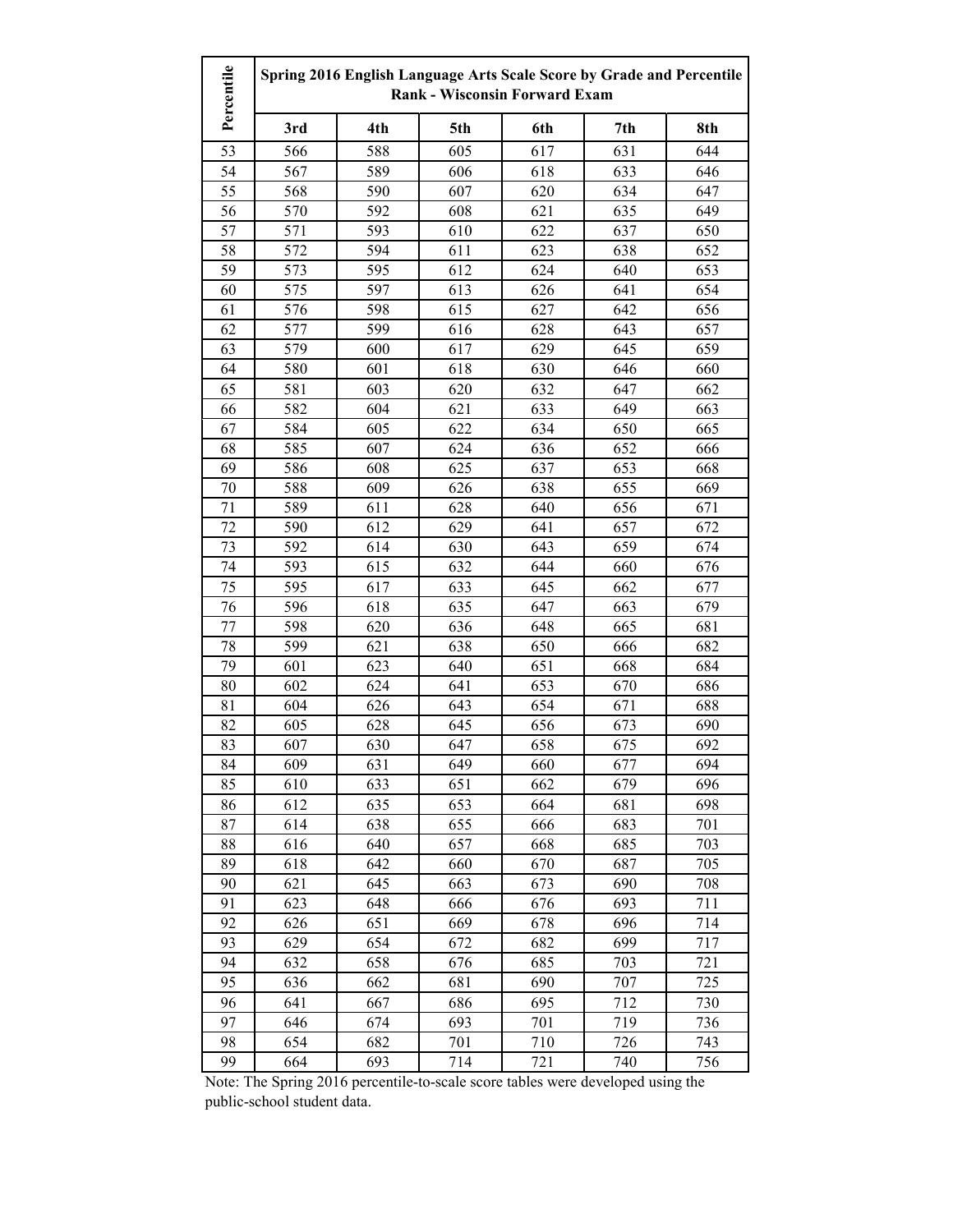| Percentile               | Spring 2016 Mathematics Scale Score by Grade and Percentile Rank -<br><b>Wisconsin Forward Exam</b> |            |            |            |            |            |
|--------------------------|-----------------------------------------------------------------------------------------------------|------------|------------|------------|------------|------------|
|                          | 3rd                                                                                                 | 4th        | 5th        | 6th        | 7th        | 8th        |
| 1                        | 360                                                                                                 | 405        | 430        | 440        | 450        | 470        |
| $\overline{c}$           | 444                                                                                                 | 405        | 462        | 475        | 450        | 470        |
| 3                        | 460                                                                                                 | 433        | 476        | 504        | 489        | 470        |
| $\overline{\mathcal{L}}$ | 469                                                                                                 | 440        | 498        | 514        | 500        | 471        |
| 5                        | 476                                                                                                 | 461        | 509        | 522        | 522        | 533        |
| 6                        | 482                                                                                                 | 474        | 517        | 528        | 537        | 547        |
| $\overline{7}$           | 486                                                                                                 | 485        | 523        | 533        | 545        | 556        |
| 8                        | 490                                                                                                 | 493        | 529        | 538        | 551        | 563        |
| 9                        | 494                                                                                                 | 500        | 533        | 542        | 557        | 568        |
| 10                       | 497                                                                                                 | 505        | 537        | 546        | 561        | 573        |
| 11                       | 500                                                                                                 | 510        | 541        | 549        | 565        | 577        |
| 12                       | 503                                                                                                 | 514        | 545        | 552        | 568        | 581        |
| 13                       | 506                                                                                                 | 518        | 548        | 555        | 571        | 585        |
| 14                       | 508                                                                                                 | 522        | 550        | 558        | 574        | 588        |
| 15                       | 510                                                                                                 | 525        | 553        | 560        | 576        | 591        |
| 16                       | 513                                                                                                 | 528        | 555        | 563        | 579        | 594        |
| 17                       | 515                                                                                                 | 530        | 558        | 565        | 581        | 597        |
| 18                       | 517                                                                                                 | 533        | 560        | 567        | 584        | 600        |
| 19                       | 519                                                                                                 | 535        | 562        | 570        | 586        | 602        |
| 20                       | 520                                                                                                 | 538        | 564        | 572        | 588        | 604        |
| 21                       | 522                                                                                                 | 540        | 566        | 574        | 590        | 606        |
| 22                       | 524                                                                                                 | 542        | 568        | 576        | 592        | 609        |
| 23                       | 525                                                                                                 | 545        | 570        | 578        | 594        | 611        |
| 24                       | 527                                                                                                 | 546        | 572        | 580        | 596        | 613        |
| 25                       | 528                                                                                                 | 548        | 573        | 582        | 598        | 615        |
| 26                       | 530                                                                                                 | 550        | 575        | 584        | 599        | 616        |
| 27                       | 531                                                                                                 | 552        | 577        | 585        | 601        | 618        |
| 28                       | 533                                                                                                 | 554        | 578        | 587        | 603        | 620        |
| 29                       | 534                                                                                                 | 555        | 580        | 589        | 604        | 621        |
| 30                       | 536                                                                                                 | 557        | 581        | 591        | 606        | 623        |
| 31                       | 537                                                                                                 | 558        | 582        | 592        | 608        | 624        |
| 32                       | 538                                                                                                 | 560        | 584        | 594        | 609        | 626        |
| 33<br>34                 | 540<br>541                                                                                          | 561<br>563 | 585<br>586 | 595<br>597 | 611<br>612 | 627<br>629 |
| 35                       | 542                                                                                                 | 564        | 588        | 598        | 614        | 630        |
| 36                       | 543                                                                                                 | 565        | 589        | 600        | 615        | 632        |
| 37                       | 544                                                                                                 | 567        | 590        | 601        | 617        | 633        |
| 38                       | 545                                                                                                 | 568        | 591        | 602        | 618        | 634        |
| 39                       | 547                                                                                                 | 569        | 593        | 604        | 620        | 636        |
| 40                       | 548                                                                                                 | 571        | 594        | 605        | 621        | 637        |
| 41                       | 549                                                                                                 | 572        | 595        | 606        | 622        | 638        |
| 42                       | 550                                                                                                 | 573        | 596        | 608        | 624        | 639        |
| 43                       | 551                                                                                                 | 574        | 598        | 609        | 625        | 641        |
| 44                       | 552                                                                                                 | 576        | 599        | 610        | 626        | 642        |
| 45                       | 553                                                                                                 | 577        | 600        | 612        | 628        | 643        |
| 46                       | 554                                                                                                 | 578        | 601        | 613        | 629        | 644        |
| 47                       | 555                                                                                                 | 579        | 602        | 614        | 630        | 645        |
| 48                       | 556                                                                                                 | 580        | 603        | 615        | 631        | 646        |
| 49                       | 558                                                                                                 | 581        | 604        | 617        | 633        | 648        |
| 50                       | 559                                                                                                 | 583        | 605        | 618        | 634        | 649        |
| 51                       | 560                                                                                                 | 584        | 606        | 619        | 635        | 650        |
| 52                       | 561                                                                                                 | 585        | 608        | 620        | 637        | 651        |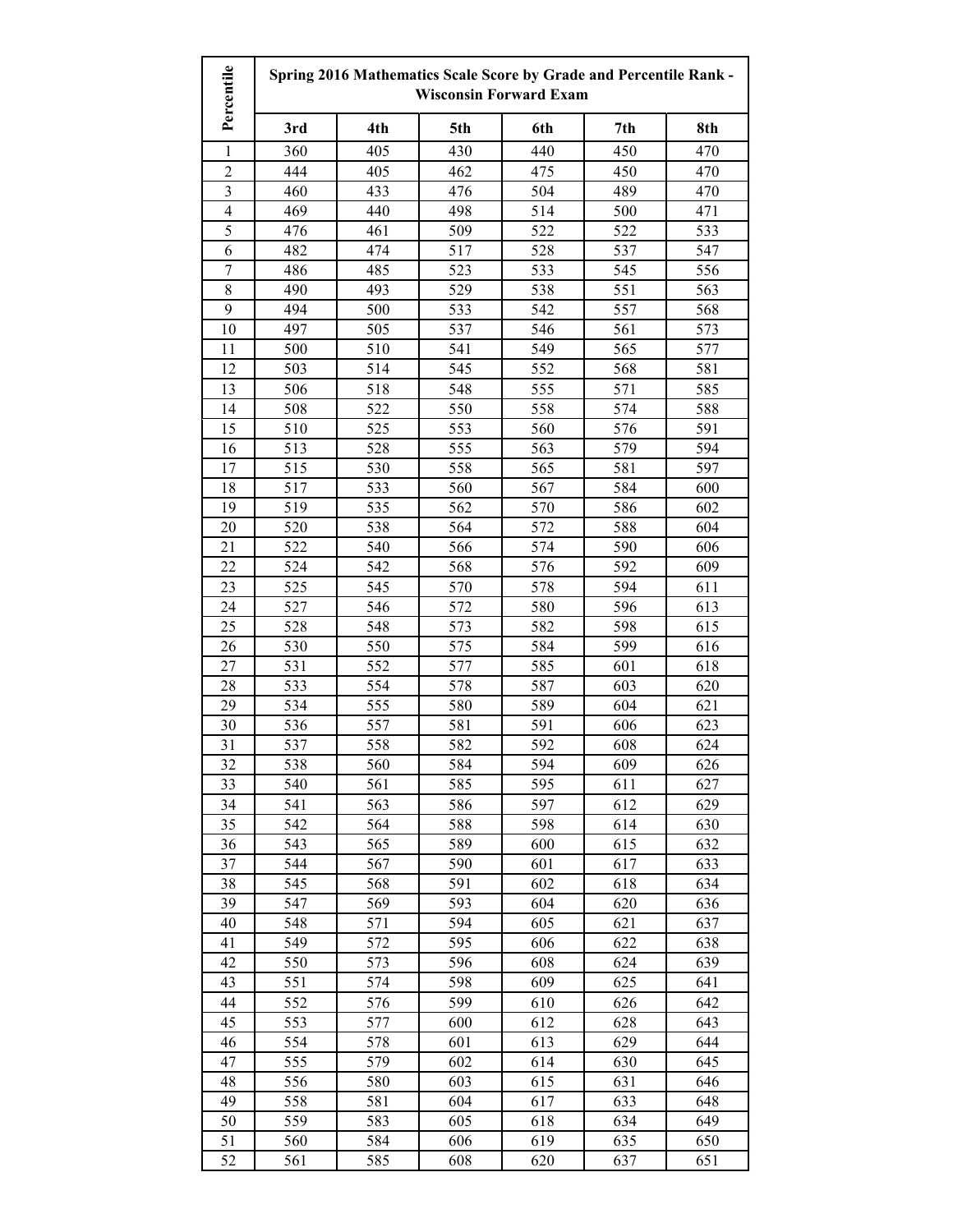| Percentile | Spring 2016 Mathematics Scale Score by Grade and Percentile Rank -<br><b>Wisconsin Forward Exam</b> |     |     |     |     |     |
|------------|-----------------------------------------------------------------------------------------------------|-----|-----|-----|-----|-----|
|            | 3rd                                                                                                 | 4th | 5th | 6th | 7th | 8th |
| 53         | 562                                                                                                 | 586 | 609 | 622 | 638 | 652 |
| 54         | 563                                                                                                 | 587 | 610 | 623 | 639 | 653 |
| 55         | 564                                                                                                 | 588 | 611 | 624 | 640 | 654 |
| 56         | 565                                                                                                 | 589 | 612 | 625 | 642 | 655 |
| 57         | 566                                                                                                 | 590 | 613 | 627 | 643 | 657 |
| 58         | 567                                                                                                 | 591 | 614 | 628 | 644 | 658 |
| 59         | 568                                                                                                 | 592 | 615 | 629 | 645 | 659 |
| 60         | 569                                                                                                 | 594 | 616 | 630 | 647 | 660 |
| 61         | 570                                                                                                 | 595 | 617 | 631 | 648 | 661 |
| 62         | 571                                                                                                 | 596 | 618 | 633 | 649 | 662 |
| 63         | 572                                                                                                 | 597 | 619 | 634 | 650 | 664 |
| 64         | 573                                                                                                 | 598 | 620 | 635 | 652 | 665 |
| 65         | 574                                                                                                 | 599 | 622 | 636 | 653 | 666 |
| 66         | 575                                                                                                 | 600 | 623 | 638 | 654 | 667 |
| 67         | 576                                                                                                 | 601 | 624 | 639 | 656 | 668 |
| 68         | 577                                                                                                 | 602 | 625 | 640 | 657 | 670 |
| 69         | 578                                                                                                 | 604 | 626 | 642 | 658 | 671 |
| 70         | 579                                                                                                 | 605 | 627 | 643 | 660 | 672 |
| 71         | 581                                                                                                 | 606 | 629 | 644 | 661 | 673 |
| 72         | 582                                                                                                 | 607 | 630 | 645 | 662 | 675 |
| 73         | 583                                                                                                 | 608 | 631 | 647 | 664 | 676 |
| 74         | 584                                                                                                 | 609 | 632 | 648 | 665 | 677 |
| 75         | 585                                                                                                 | 611 | 633 | 650 | 667 | 679 |
| 76         | 587                                                                                                 | 612 | 635 | 651 | 668 | 680 |
| 77         | 588                                                                                                 | 613 | 636 | 652 | 669 | 682 |
| 78         | 589                                                                                                 | 615 | 637 | 654 | 671 | 683 |
| 79         | 590                                                                                                 | 616 | 639 | 655 | 673 | 685 |
| 80         | 592                                                                                                 | 617 | 640 | 657 | 674 | 686 |
| 81         | 593                                                                                                 | 619 | 642 | 659 | 676 | 688 |
| 82         | 595                                                                                                 | 620 | 643 | 660 | 677 | 690 |
| 83         | 596                                                                                                 | 622 | 645 | 662 | 679 | 691 |
| 84         | 598                                                                                                 | 623 | 646 | 664 | 681 | 693 |
| 85         | 599                                                                                                 | 625 | 648 | 666 | 683 | 695 |
| 86         | 601                                                                                                 | 627 | 650 | 668 | 684 | 697 |
| 87         | 603                                                                                                 | 628 | 652 | 670 | 686 | 699 |
| 88         | 605                                                                                                 | 630 | 653 | 672 | 689 | 701 |
| 89         | 607                                                                                                 | 632 | 655 | 674 | 691 | 703 |
| 90         | 609                                                                                                 | 635 | 658 | 676 | 693 | 705 |
| 91         | 611                                                                                                 | 637 | 660 | 678 | 696 | 708 |
| 92         | 613                                                                                                 | 639 | 662 | 681 | 699 | 710 |
| 93         | 616                                                                                                 | 642 | 665 | 684 | 702 | 713 |
| 94         | 619                                                                                                 | 645 | 668 | 687 | 705 | 716 |
| 95         | 623                                                                                                 | 649 | 671 | 691 | 708 | 719 |
| 96         | 627                                                                                                 | 653 | 675 | 695 | 712 | 723 |
| 97         | 632                                                                                                 | 657 | 680 | 699 | 717 | 728 |
| 98         | 639                                                                                                 | 664 | 687 | 705 | 723 | 734 |
| 99         | 648                                                                                                 | 673 | 697 | 714 | 733 | 743 |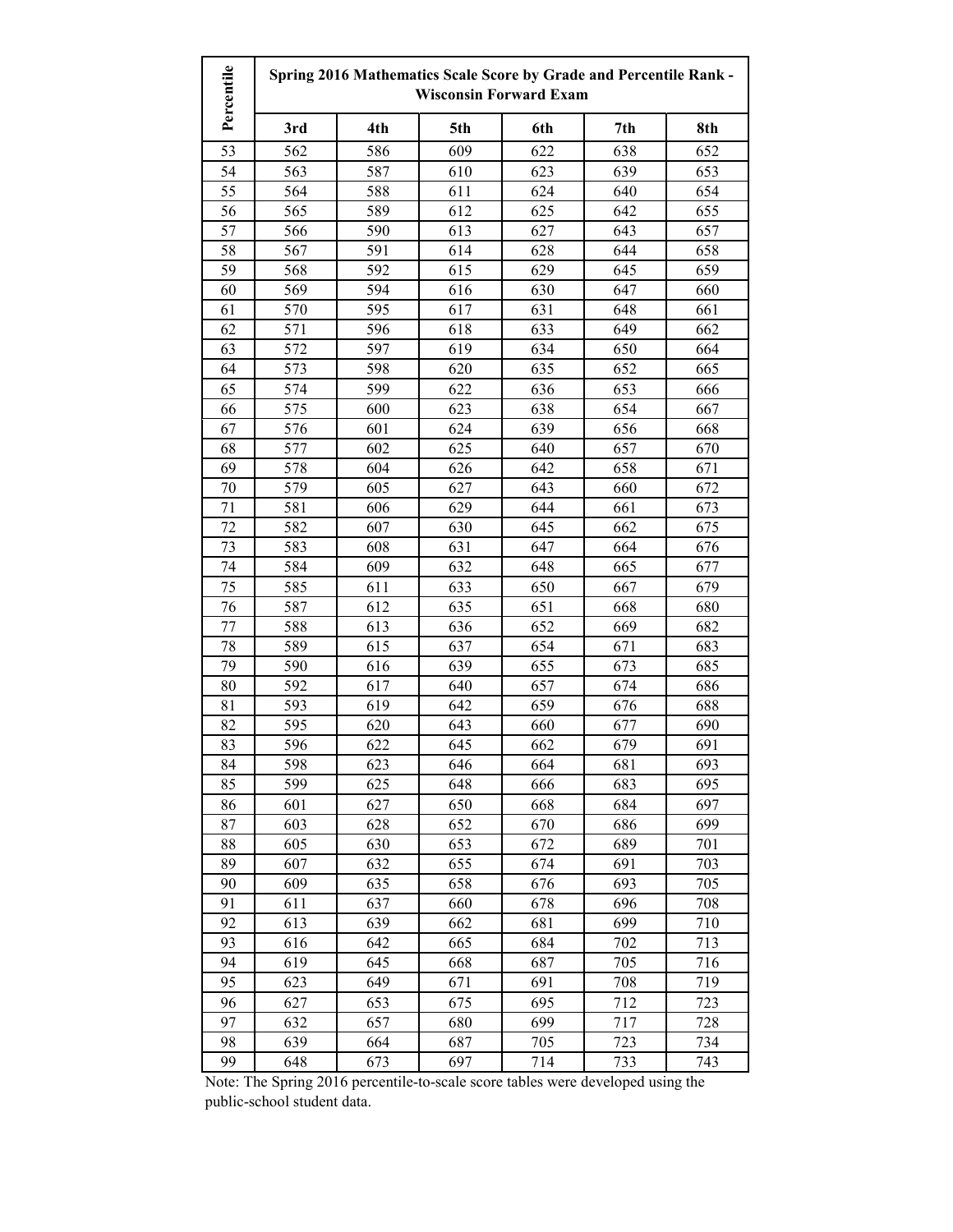| Spring 2016 Science Scale Score by Grade and Percentile<br><b>Rank - Wisconsin Forward Exam</b> |            |            |  |  |  |
|-------------------------------------------------------------------------------------------------|------------|------------|--|--|--|
| Percentile                                                                                      | 4th        | 8th        |  |  |  |
| $\mathbf{1}$                                                                                    | 190        | 390        |  |  |  |
| $\overline{c}$                                                                                  | 285        | 475        |  |  |  |
| 3                                                                                               | 299        | 491        |  |  |  |
| 4                                                                                               | 307        | 502        |  |  |  |
| 5                                                                                               | 313        | 510        |  |  |  |
| 6                                                                                               | 319        | 517        |  |  |  |
| $\overline{7}$                                                                                  | 324        | 522        |  |  |  |
| 8                                                                                               | 328        | 527        |  |  |  |
| 9                                                                                               | 332        | 531        |  |  |  |
| 10                                                                                              | 335        | 535        |  |  |  |
| 11                                                                                              | 339        | 538        |  |  |  |
| 12                                                                                              | 342        | 541        |  |  |  |
| 13                                                                                              | 344        | 544        |  |  |  |
| 14                                                                                              | 347        | 547        |  |  |  |
| 15                                                                                              | 349        | 549        |  |  |  |
| 16                                                                                              | 351        | 552        |  |  |  |
| 17                                                                                              | 354        | 554        |  |  |  |
| 18                                                                                              | 356        | 556        |  |  |  |
| 19                                                                                              | 358        | 558        |  |  |  |
| 20                                                                                              | 360        | 560        |  |  |  |
| 21                                                                                              | 362        | 562        |  |  |  |
| 22                                                                                              | 364        | 564        |  |  |  |
| 23                                                                                              | 365        | 565        |  |  |  |
| 24                                                                                              | 367        | 567        |  |  |  |
| 25                                                                                              | 369        | 569        |  |  |  |
| 26                                                                                              | 370        | 570        |  |  |  |
| 27                                                                                              | 372        | 572        |  |  |  |
| 28                                                                                              | 373        | 573        |  |  |  |
| 29                                                                                              | 374        | 575        |  |  |  |
| 30                                                                                              | 376        | 576        |  |  |  |
| 31                                                                                              | 377        | 577        |  |  |  |
| 32                                                                                              | 379        | 579        |  |  |  |
| $\overline{33}$                                                                                 | 380        | 580        |  |  |  |
| 34                                                                                              | 381        | 581        |  |  |  |
| 35                                                                                              | 383        | 583        |  |  |  |
| 36                                                                                              | 384        | 584        |  |  |  |
| 37                                                                                              | 385        | 585        |  |  |  |
| 38                                                                                              | 387        | 586        |  |  |  |
| 39                                                                                              | 388        | 588        |  |  |  |
| 40                                                                                              | 389        | 589        |  |  |  |
| 41                                                                                              | 390        | 590        |  |  |  |
| 42                                                                                              | 392        | 591        |  |  |  |
| 43                                                                                              | 393        | 592        |  |  |  |
| 44                                                                                              | 394        | 594        |  |  |  |
| 45<br>46                                                                                        | 395<br>397 | 595<br>596 |  |  |  |
| 47                                                                                              | 398        | 597        |  |  |  |
| 48                                                                                              | 399        | 598        |  |  |  |
| 49                                                                                              | 400        | 599        |  |  |  |
| 50                                                                                              | 401        | 600        |  |  |  |
| 51                                                                                              | 402        | 601        |  |  |  |
| 52                                                                                              | 404        | 602        |  |  |  |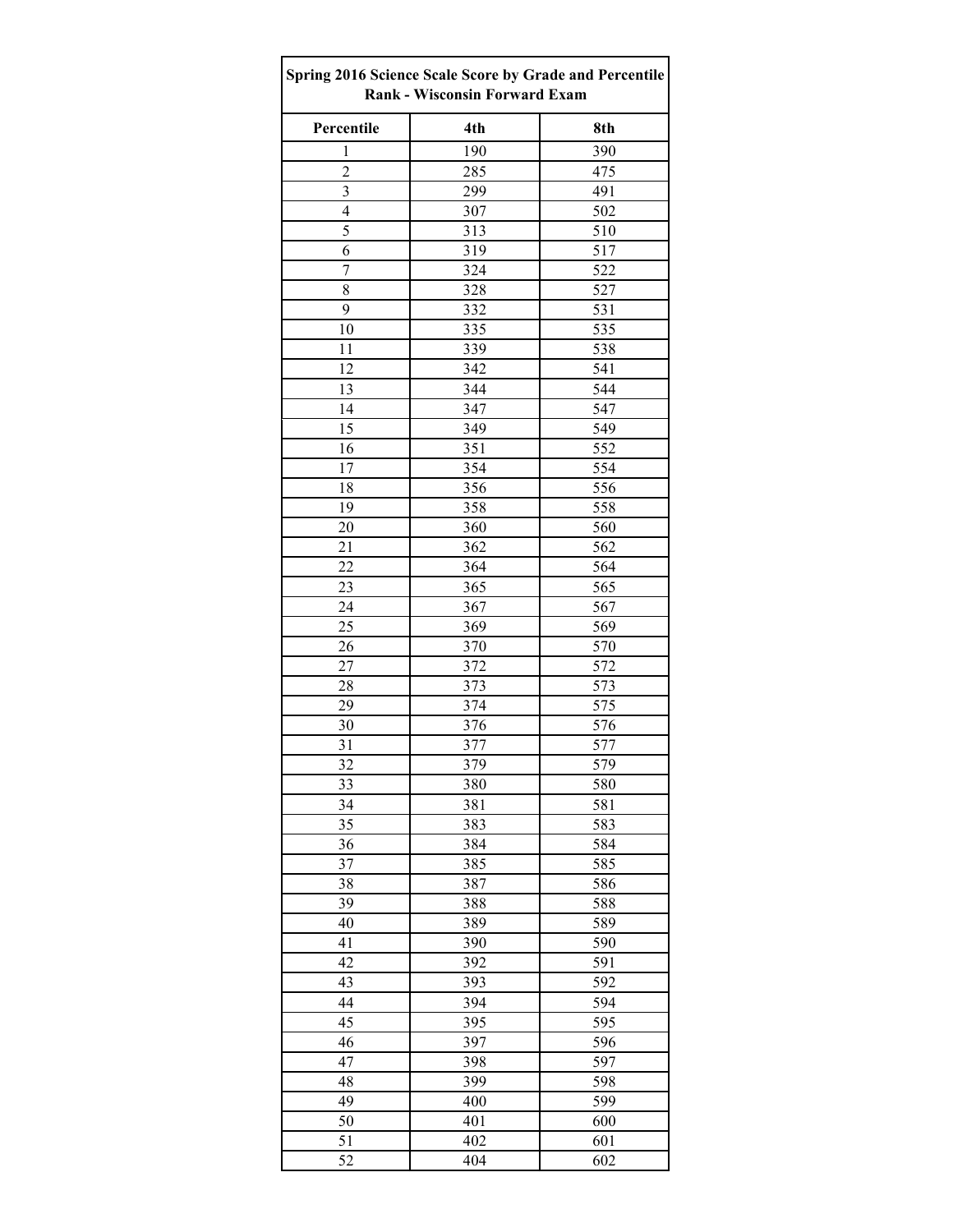| Spring 2016 Science Scale Score by Grade and Percentile<br><b>Rank - Wisconsin Forward Exam</b> |     |     |  |  |  |
|-------------------------------------------------------------------------------------------------|-----|-----|--|--|--|
| Percentile                                                                                      | 4th | 8th |  |  |  |
| 53                                                                                              | 405 | 603 |  |  |  |
| 54                                                                                              | 406 | 604 |  |  |  |
| 55                                                                                              | 407 | 605 |  |  |  |
| 56                                                                                              | 408 | 607 |  |  |  |
| 57                                                                                              | 409 | 608 |  |  |  |
| 58                                                                                              | 411 | 609 |  |  |  |
| 59                                                                                              | 412 | 610 |  |  |  |
| 60                                                                                              | 413 | 611 |  |  |  |
| 61                                                                                              | 414 | 612 |  |  |  |
| 62                                                                                              | 415 | 613 |  |  |  |
| 63                                                                                              | 416 | 614 |  |  |  |
| 64                                                                                              | 418 | 615 |  |  |  |
| 65                                                                                              | 419 | 617 |  |  |  |
| 66                                                                                              | 420 | 618 |  |  |  |
| 67                                                                                              | 421 | 619 |  |  |  |
| 68                                                                                              | 423 | 620 |  |  |  |
| 69                                                                                              | 424 | 621 |  |  |  |
| 70                                                                                              | 425 | 623 |  |  |  |
| 71                                                                                              | 427 | 624 |  |  |  |
| 72                                                                                              | 428 | 625 |  |  |  |
| 73                                                                                              | 429 | 626 |  |  |  |
| 74                                                                                              | 431 | 628 |  |  |  |
| 75                                                                                              | 432 | 629 |  |  |  |
| 76                                                                                              | 433 | 630 |  |  |  |
| 77                                                                                              | 435 | 632 |  |  |  |
| 78                                                                                              | 436 | 633 |  |  |  |
| 79                                                                                              | 438 | 635 |  |  |  |
| 80                                                                                              | 439 | 637 |  |  |  |
| 81                                                                                              | 441 | 638 |  |  |  |
| 82                                                                                              | 443 | 640 |  |  |  |
| 83                                                                                              | 445 | 642 |  |  |  |
| 84                                                                                              | 446 | 643 |  |  |  |
| 85                                                                                              | 448 | 645 |  |  |  |
| 86                                                                                              | 450 | 647 |  |  |  |
| 87                                                                                              | 453 | 650 |  |  |  |
| 88                                                                                              | 455 | 652 |  |  |  |
| 89                                                                                              | 457 | 655 |  |  |  |
| 90                                                                                              | 460 | 658 |  |  |  |
| 91                                                                                              | 463 | 661 |  |  |  |
| 92                                                                                              | 466 | 664 |  |  |  |
| 93                                                                                              | 469 | 668 |  |  |  |
| 94                                                                                              | 473 | 672 |  |  |  |
| 95                                                                                              | 478 | 677 |  |  |  |
| 96                                                                                              | 484 | 684 |  |  |  |
| 97                                                                                              | 491 | 696 |  |  |  |
| 98                                                                                              | 500 | 701 |  |  |  |
| 99                                                                                              | 515 | 727 |  |  |  |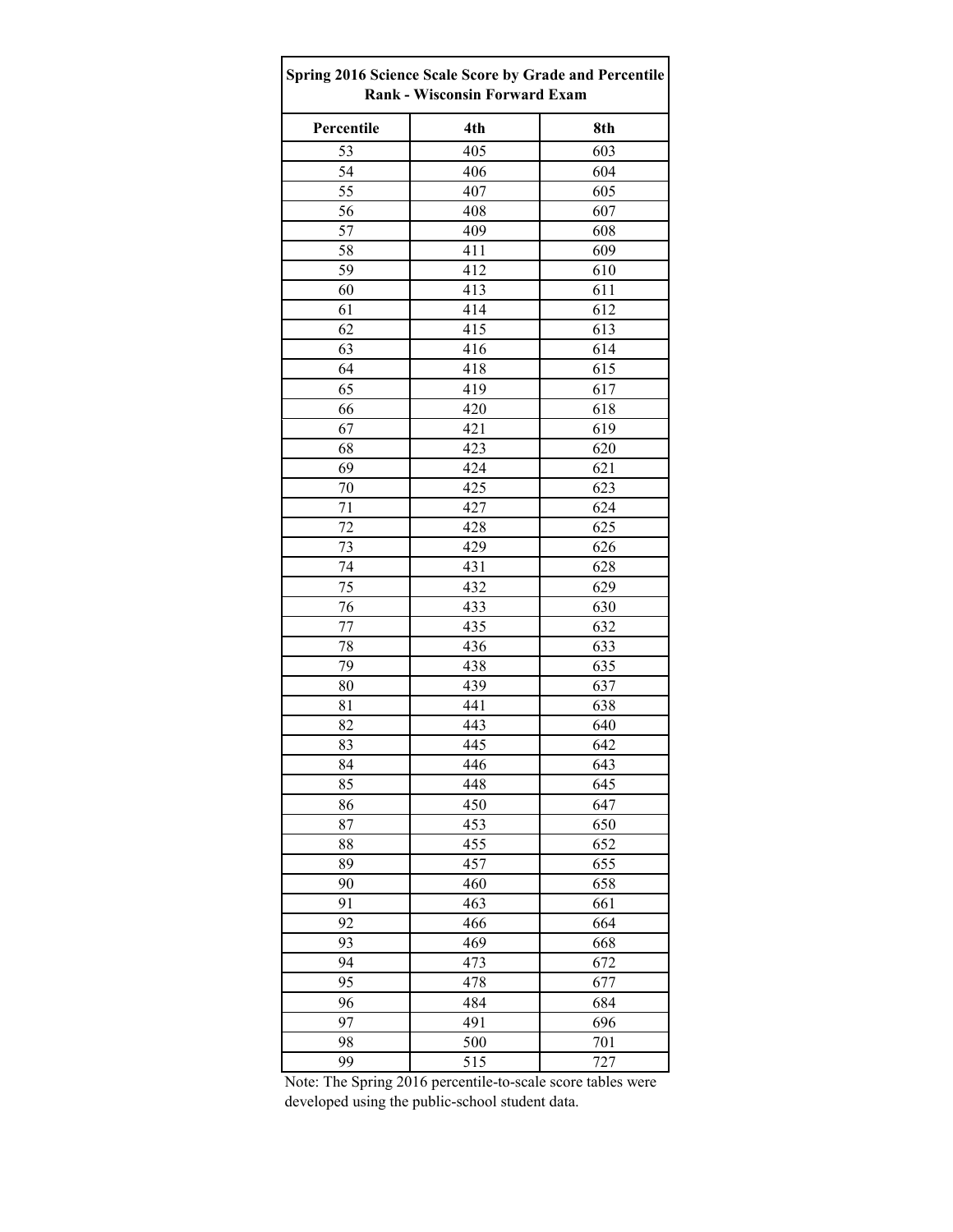| Spring 2016 Social Studies Scale Score by Grade and Percentile Rank -<br><b>Wisconsin Forward Exam</b> |     |     |      |  |
|--------------------------------------------------------------------------------------------------------|-----|-----|------|--|
| Percentile                                                                                             | 4th | 8th | 10th |  |
| 1                                                                                                      | 200 | 420 | 490  |  |
| $\overline{2}$                                                                                         | 289 | 484 | 568  |  |
| 3                                                                                                      | 302 | 499 | 589  |  |
| $\overline{4}$                                                                                         | 309 | 508 | 601  |  |
| 5                                                                                                      | 316 | 515 | 609  |  |
| 6                                                                                                      | 321 | 520 | 615  |  |
| $\boldsymbol{7}$                                                                                       | 325 | 525 | 620  |  |
| 8                                                                                                      | 329 | 529 | 625  |  |
| 9                                                                                                      | 332 | 532 | 629  |  |
| 10                                                                                                     | 336 | 535 | 633  |  |
| 11                                                                                                     | 339 | 538 | 636  |  |
| 12                                                                                                     | 341 | 541 | 639  |  |
| 13                                                                                                     | 344 | 543 | 642  |  |
| 14                                                                                                     | 347 | 546 | 645  |  |
| 15                                                                                                     | 349 | 548 | 648  |  |
| 16                                                                                                     | 351 | 550 | 650  |  |
| 17                                                                                                     | 353 | 553 | 652  |  |
| 18                                                                                                     | 355 | 554 | 655  |  |
| 19                                                                                                     | 357 | 556 | 657  |  |
| 20                                                                                                     | 359 | 558 | 658  |  |
| 21                                                                                                     | 361 | 560 | 660  |  |
| 22                                                                                                     | 363 | 562 | 662  |  |
| 23                                                                                                     | 364 | 564 | 664  |  |
| 24                                                                                                     | 366 | 565 | 666  |  |
| 25                                                                                                     | 368 | 567 | 668  |  |
| 26                                                                                                     | 369 | 568 | 669  |  |
| 27                                                                                                     | 371 | 570 | 671  |  |
| 28                                                                                                     |     | 572 | 672  |  |
|                                                                                                        | 372 |     |      |  |
| 29                                                                                                     | 374 | 573 | 674  |  |
| 30                                                                                                     | 375 | 574 | 675  |  |
| 31                                                                                                     | 376 | 576 | 677  |  |
| 32                                                                                                     | 378 | 577 | 678  |  |
| 33                                                                                                     | 379 | 579 | 680  |  |
| 34                                                                                                     | 380 | 580 | 681  |  |
| 35                                                                                                     | 382 | 581 | 682  |  |
| 36                                                                                                     | 383 | 582 | 684  |  |
| 37                                                                                                     | 384 | 584 | 685  |  |
| 38                                                                                                     | 385 | 585 | 686  |  |
| 39                                                                                                     | 387 | 586 | 688  |  |
| 40                                                                                                     | 388 | 587 | 689  |  |
| 41                                                                                                     | 389 | 588 | 690  |  |
| 42                                                                                                     | 390 | 590 | 692  |  |
| 43                                                                                                     | 392 | 591 | 693  |  |
| 44                                                                                                     | 393 | 592 | 694  |  |
| 45                                                                                                     | 394 | 593 | 695  |  |
| 46                                                                                                     | 395 | 594 | 696  |  |
| 47                                                                                                     | 396 | 596 | 697  |  |
| 48                                                                                                     | 398 | 597 | 699  |  |
| 49                                                                                                     | 399 | 598 | 700  |  |
| 50                                                                                                     | 400 | 599 | 701  |  |
| 51                                                                                                     | 401 | 600 | 702  |  |
| 52                                                                                                     | 402 | 602 | 703  |  |